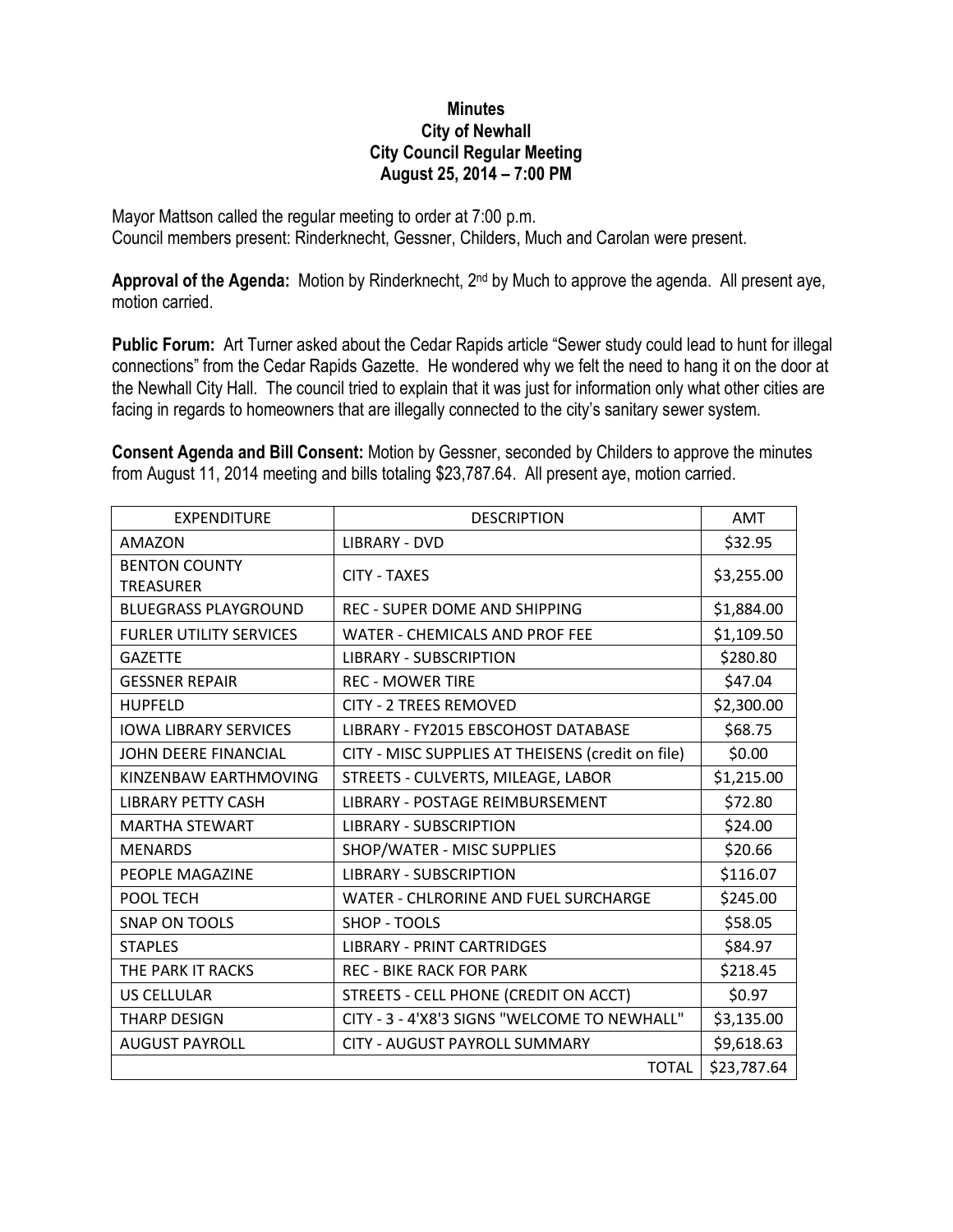## **Council Action:**

- a. HRGreen Approval Resolution 08252014 authorizing the City to submit a sponsored project application. Motion by Rinderknecht, 2nd by Childers to approve. All present aye, motion carried.
- b. HRGreen –Clean Water Project Approval of plans and specs and authorization to submit a permit application to the IA DNR, Motion by Childers, 2nd by Carolan to allow HRGreen to submit the permit and allow Mayor Jan Mattson to sign off on it. All present aye, motion carried.
- c. Jimberly's Outside Event on August  $28<sup>th</sup>$ . No representation was available for questions. Motion by Rinderknecht, 2<sup>nd</sup> by Childers to not allow the outside event. All present aye, motion carried.
- d. Tree at 401 1<sup>st</sup> Street E Tree was trimmed and owner is asking for reimbursement for the costs since it is considered a city tree. Motion by Much,  $2<sup>nd</sup>$  by Rinderknecht to not repay the owner. All present aye, motion carried.
- e. Tree at 510  $2^{nd}$  Street E– Needs to be removed. Customer removed tree without city approval. Item is tabled until invoice is received.
- f. Tree Trimmer for City. Quote from Sledge Shed HT101 is \$565.00 and HT131 is  $$625.00.$  Motion by Childers,  $2^{nd}$  by Rinderknecht to allow Bruce to purchase the HT101. All present aye, motion carried.
- g. Main Street Project and Street Lights tabled until more specific information/quotes are received.
- h. Bruce would like to purchase a new flashing light for the small snow plow, old one needs to be replaced. Motion by Gessner, 2<sup>nd</sup> by Childers, all present aye, motion carried.
- i. Approval of Allison Mundt for City Librarian. Motion by Carolan, 2<sup>nd</sup> by Rinderknecht, all present aye, motion carried.
- j. Employee Handbook Change Librarian is considered fulltime with 30 hours a week. Motion by Much, 2<sup>nd</sup> by Carolan, all present aye, motion carried.
- k. Employee Handbook Change Hourly Employees required to work on Sunday will receive double time. Approval by the Mayor if non-round work is required. Motion by Childers, 2nd by Gessner, all present aye, motion carried.
- l. Employee Handbook Change Funeral section will also include "Day(s) off with pay at the Mayors discretion, will be allowed to employees who attend the funeral of an immediate family member". Motion by Much, 2nd by Rinderknecht, all present aye, motion carried.
- m. Employee Handbook Change "Sick Days" will be changed to "Personal Business" and it will be a total of 40 hours a year for city employees required to work 40, 30 hours for employees required to work 30 hours. Motion by Childers, 2nd by Rinderknecht, all present aye, motion carried.
- n. Employee Handbook Change New city holidays will include New Years Day, Memorial Day, 4<sup>th</sup> of July, Labor Day, Thanksgiving, Day after Thanksgiving and Christmas. Library will amend their Bylaws to reflect the same. Motion by Childers, 2<sup>nd</sup> by Rinderknecht, all present aye, motion carried.
- o. Anderson Insurance Fire Truck Insurance. Doug Anderson will meet with the Fire Chief, Jeremy Mahan and discuss coverage.
- p. Anderson Insurance discussed receiving Certificates of Insurance from businesses that do work for the city.

## **DEPARTMENT REPORTS:**

- a. Public Works Tree hit by lighting in park. Should be cleaned up in the next 2 days. Ollinger Doors will be working on door at Grovert building next week.
- b. Council 2 Zoning permits have been given out at 300  $6<sup>th</sup>$  Avenue for a driveway and 309 3<sup>rd</sup> Street for a deck.